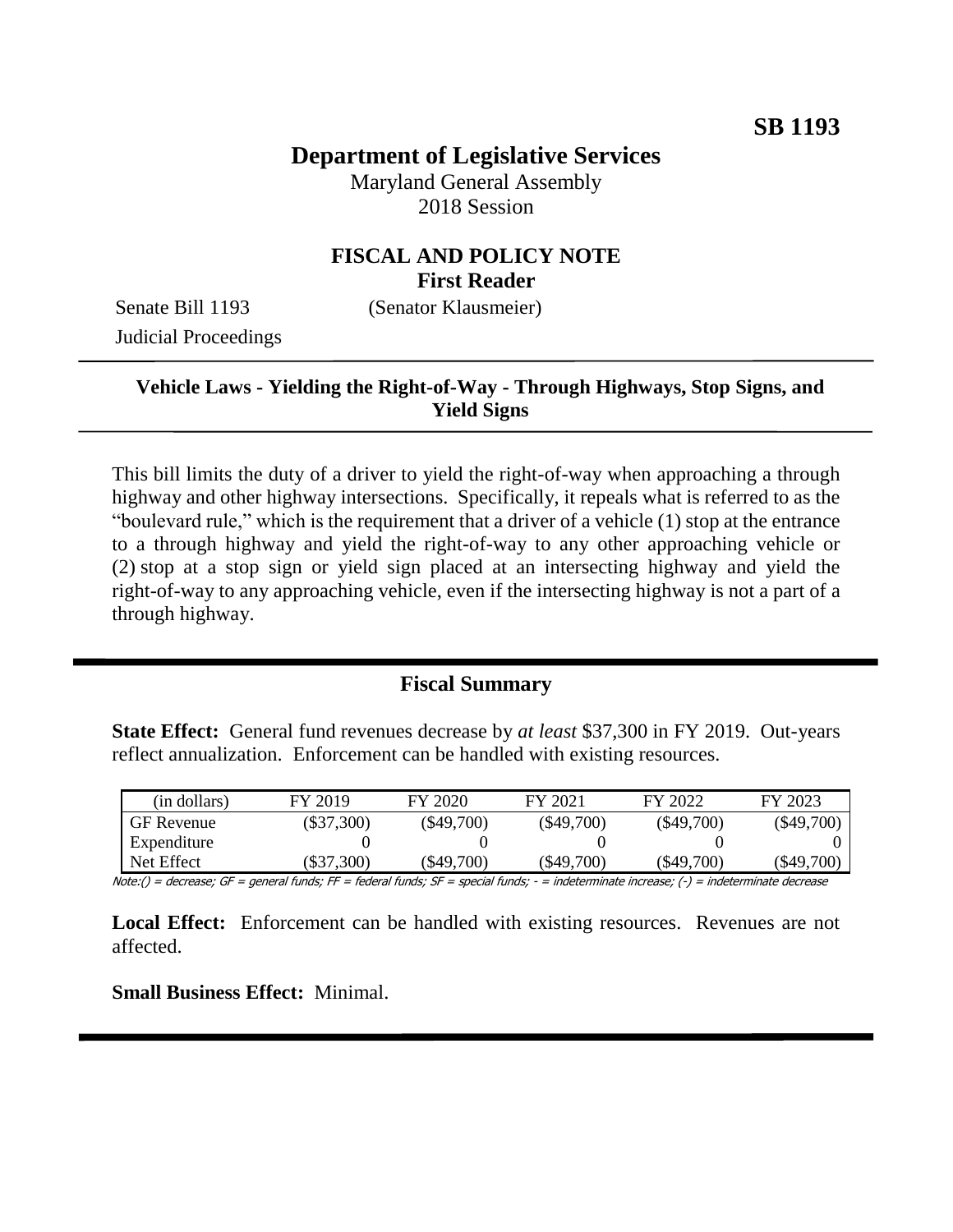## **Analysis**

**Bill Summary:** As a result of the bill's repeal of the boulevard rule, the offense is no longer included as one of the violations that comprise an aggressive driving offense, if committed in combination with at least two other specified offenses during a single, continuous driving period.

Existing provisions that require a driver to obey all applicable traffic control devices are not altered by the bill.

### **Current Law:**

#### *Right-of-way – Generally*

Except at a through highway, and unless otherwise specified, a vehicle at an intersection generally has the right-of-way over any other vehicle approaching from the left and must yield the right-of-way to any other vehicle approaching from the right. At a "T" intersection with no traffic control device, any person driving on a highway that intersects but does not cross the highway must yield to any other vehicle traveling on the other highway.

#### *Stop or Yield Intersections*

Under the Maryland Vehicle Law, stop signs or yield signs may indicate a preferential right-of-way at an intersection. Generally, if a driver approaches a through highway, the driver must stop at the entrance of the through highway and yield the right-of-way to any other vehicle approaching on the through highway. If a stop sign is placed at the entrance to an intersecting highway, even if the intersecting highway is not a part of the through highway, the driver approaching the intersecting highway must obey the stop sign and yield the right-of-way to any other vehicle that is approaching on the intersecting highway. If a yield sign facing the driver of a vehicle is placed on the approach to an intersection, the driver must approach the intersection with caution, yield the right-of-way to any other vehicle approaching on the other highway, and stop, if necessary, to yield the right-of-way.

A person who violates any right-of-way provision is guilty of a misdemeanor with a maximum fine of \$500. The prepayment penalty is \$110 and one point must be assessed against the license. If the violation contributes to an accident, the prepayment penalty is \$150 and three points must be assessed against the license.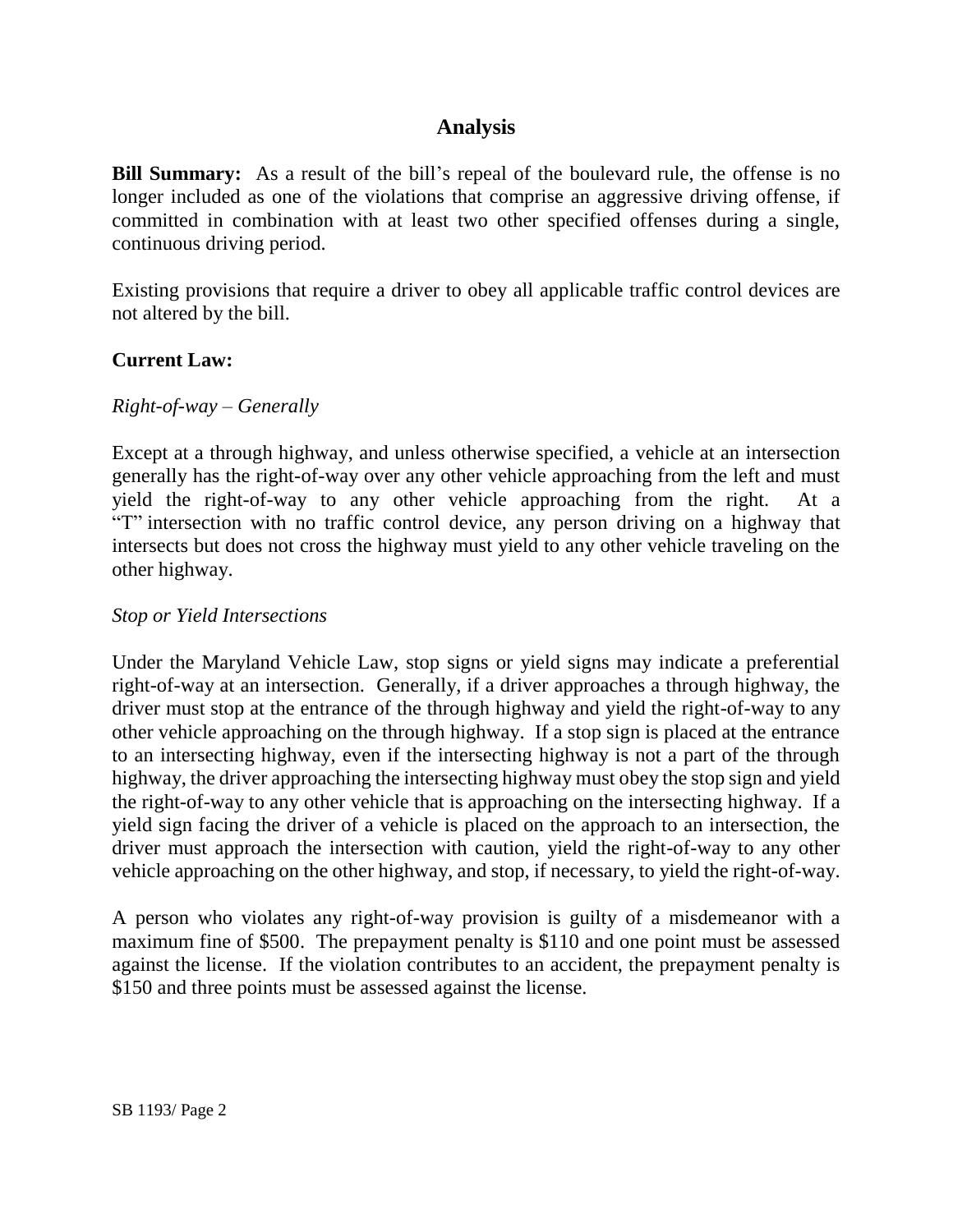## *Accidents Resulting in Serious Injury or Death – Penalties*

A violation of right-of-way provisions that contributes to an accident involving serious bodily injury or death is a misdemeanor with a maximum fine of \$1,000, and the prepayment penalty is \$750. Although three points are assessed against the driver's license, the driver may also have his or her license suspended for up to 180 days.

### *Aggressive Driving*

A person is guilty of aggressive driving if three or more of the following offenses are committed at the same time or during a single and continuous period of driving: (1) failing to obey traffic lights with steady indication; (2) overtaking and passing vehicles; (3) passing on the right; (4) driving unsafely on laned roadways; (5) following too closely; (6) failing to yield the right-of-way; or (7) exceeding the maximum speed limit or the posted maximum speed limit.

A driver who commits aggressive driving is guilty of a misdemeanor, which has a maximum fine of \$500. The prepayment penalty established by the District Court is \$370, and MVA must assess five points against the driver's license. In addition, the holder of a provisional license who is younger than age 18 is subject to license suspension for the commission of an aggressive driving offense. Such a driver is guilty of high-risk driving if a young driver commits an aggressive driving offense, and MVA must suspend the driver's license for six months for a first offense. For a second or subsequent offense, MVA must suspend the provisional driver's license for one year. A person who receives a license suspension under these circumstances may request an administrative hearing.

A "serious bodily injury" means an injury that:

- creates a substantial risk of death;
- causes serious permanent or serious protracted disfigurement;
- causes serious permanent or serious protracted loss of the function of any body part, organ, or mental faculty; or
- causes serious permanent or serious protracted impairment of the function of any bodily member or organ.

**Background:** The Judiciary advises that, in fiscal 2017, there were 472 violations of the right-of-way requirement for through highways and intersections. Of those, 215 citations were prepaid, 163 went to trial, and 94 remained open.

**State Revenues:** General fund revenues decrease by *at least* \$37,290 in fiscal 2019, accounting for the bill's October 1, 2018 effective date. General fund revenues decrease